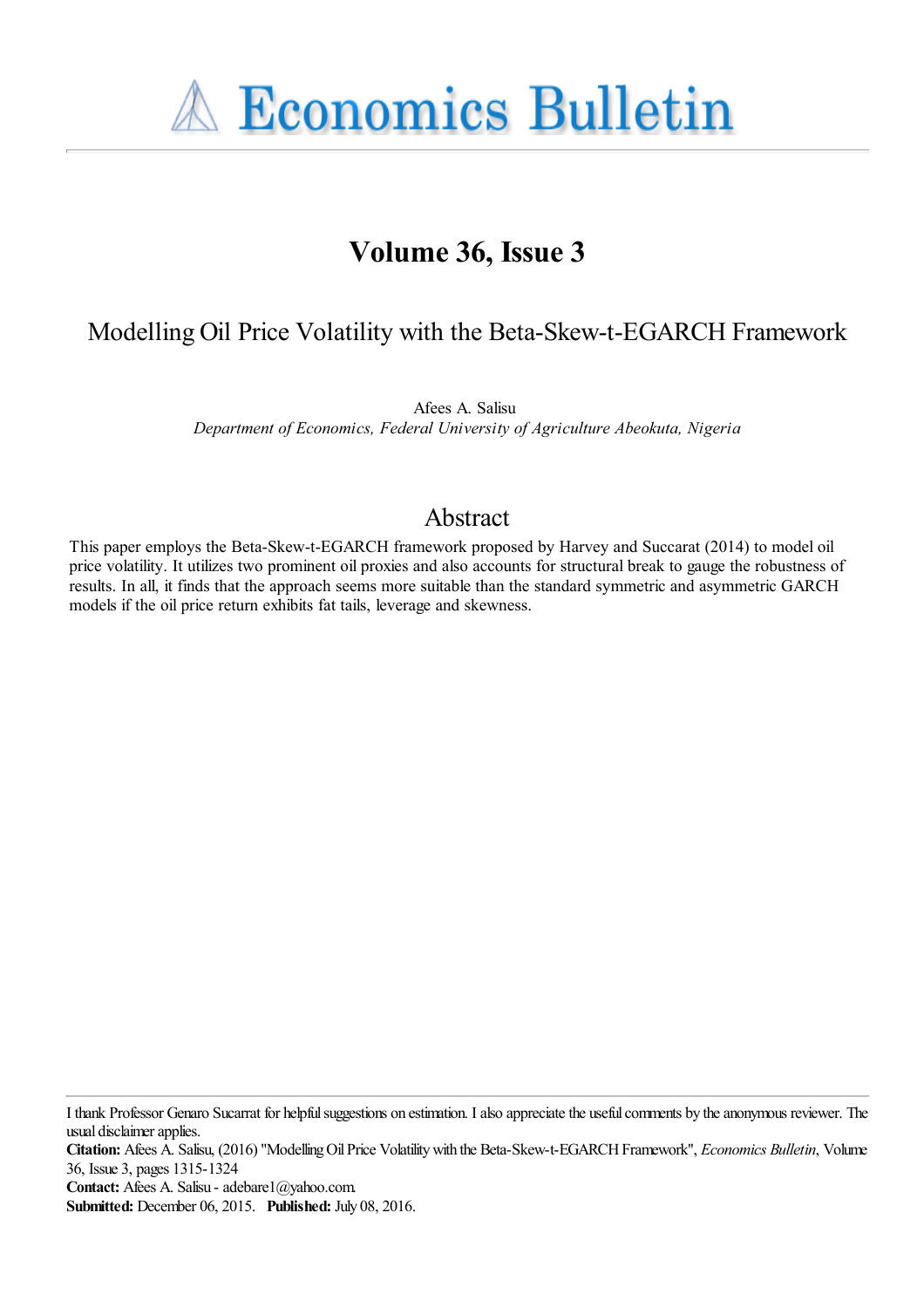### Modelling Oil Price Volatility with the Beta-Skew-t-EGARCH Framework

#### **Introduction**  $1.0$

The evidence of volatility clustering in oil price has been validated in the literature (see Li et al., 2002 for a review of earlier evidence and Salisu and Fasanya, 2013 for recent findings). Certainly, there are policy and investment implications of modelling oil price volatility. These implications are well highlighted by Narayan and Narayan (2007) and Salisu and Fasanya (2013). For instance, investors in the oil market are affected by oil price volatility due to the associated risk and uncertainty. Thus, information about the persistence of oil price shocks and significance of leverage effect may offer useful insights to profit maximizing investors regarding the extent and severity of oil price volatility. Similarly, oil dependent and oil exporting countries are also concerned about oil price volatility due to its attendant implications on external reserves and budget implementation, among others.

The search for the best volatility framework has remained unabated despite the proliferation of literature in this regard (see Francq and Zakoïan, 2010 for a survey). The choice of volatility model in general appears to be influenced by the underlying statistical features of the series under examination and validated by relevant diagnostic tests. Recently, Harvey and Chakravarty (2008) and Harvey (2013) propose an extension to the asymmetric version defined as the Beta-t-EGARCH model. The model has been further extended by Harvey and Sucarrat (2014) to account for the skewed case and is consequently referred to as Beta-Skew-t-EGARCH model.

Sucarrat (2013) highlights a number of attractions of the latter model when dealing with volatility as follows: First, the model is robust to jumps or outliers, and performs very well empirically for a variety of financial returns when compared with other GARCH models. Second, the model accounts for prominent characteristics of time-varying financial volatility such as leverage, conditional fat-tailedness, conditional skewness and a decomposition of volatility into a short-term and a long-term component. Although, other volatility models deal with these characteristics but the EGARCH does it more easily. Third, the unconditional moments of return exist (if the conditional moments exist), which is important in long-term forecasting and for the computation of the autocorrelation function of returns. Fourth, there are no positivity constraints on the ARCH, GARCH and leverage parameters. Fifth, the asymptotic properties are much easier to derive compared to the earlier version such as the Nelson's (1991) EGARCH including the twocomponent GARCH model of Engle and Lee (1999).

In this present paper, the extended framework (i.e. the Beta-Skew-t-EGARCH model) is used to model oil price volatility.<sup>1</sup> First, the paper utilizes two prominent oil price indices namely Brent and

<sup>&</sup>lt;sup>1</sup> The computational procedure for Simulation, estimation and inference of first-order process of the model is readily available in the R package (using the betategarch package) and written by Sucarrat (2013). Nonetheless, the program file including data used in this study can be provided on request.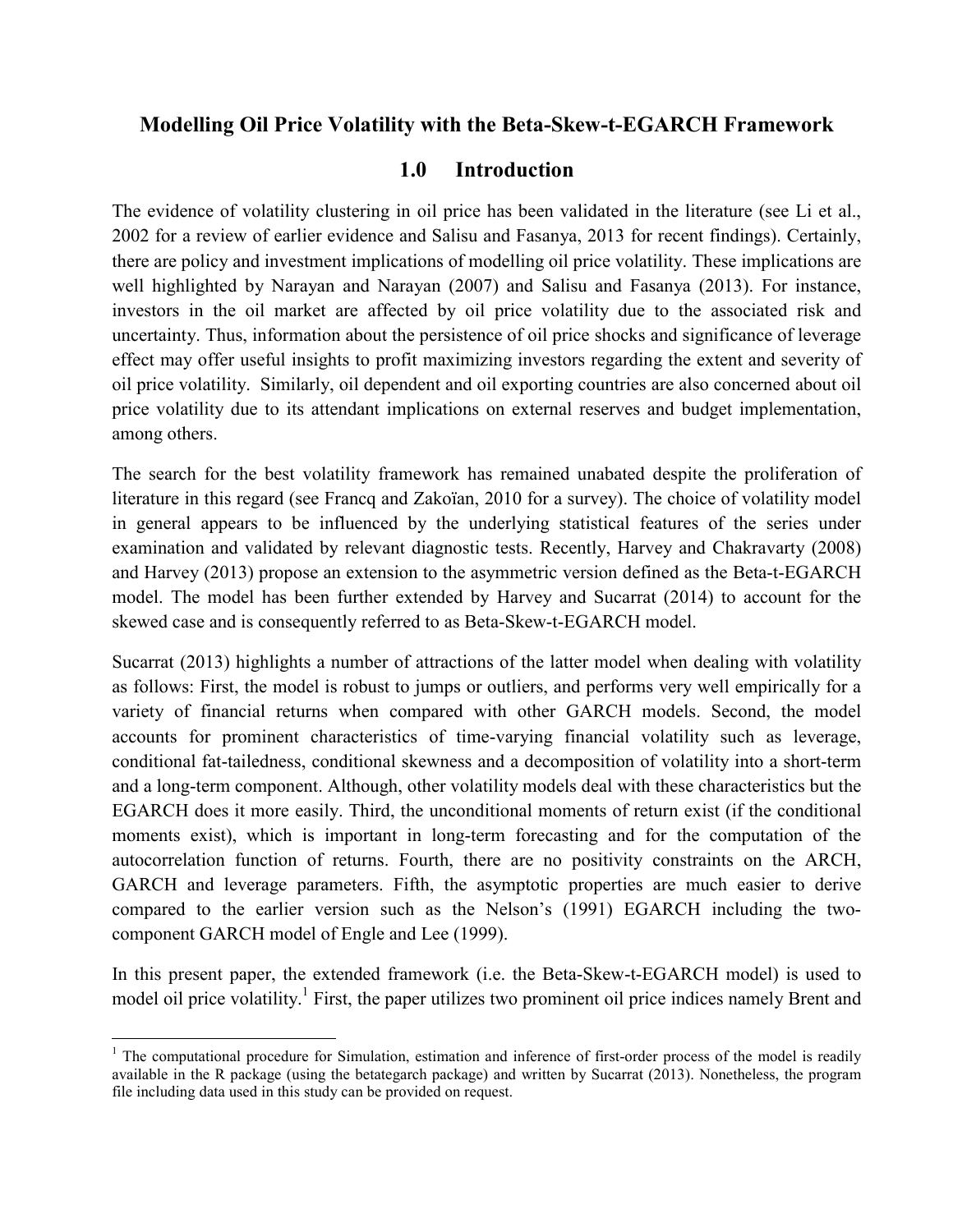West Texas Intermediate (WTI) and their daily data are obtained over a considerable period of time. Second, it considers different sub-samples based on the results of Perron (2006) test that determines structural breaks endogenously. Third, the results from the Beta-Skew-t-EGARCH model using both the full sample as well as the sub-samples are then compared with standard symmetric and asymmetric GARCH models (GARCH and GJR-GARCH models respectively). With these innovations, this paper is able to gauge the robustness and significance of the Beta-Skew-t-EGARCH model when dealing with oil price volatility.

The considered model including relevant preliminary statistics is described in section 2 while section 3 presents and discusses the results including diagnostic tests. Section 4 concludes the paper.

#### 2.0 **The Model and Data**

Essentially, I consider the first order one-component of the Beta-Skew-t-EGARCH model which is comparable with the standard symmetric GARCH model (GARCH  $(1, 1)$ ) and standard asymmetric GARCH model (GJR-GARCH (1, 1)). The martingale difference version of the first order onecomponent version is described below (see Sections 4 and 6 in Harvey and Sucarrat, 2014; and Page 138 in Sucarrat, 2013):

$$
r_{t} = \exp(\lambda_{t})\varepsilon_{t} = \sigma_{t}\varepsilon_{t}, \quad \varepsilon_{t} \sim \text{st}\big(0, \sigma_{\varepsilon}^{2}, \nu, \gamma\big), \quad \nu \geq 2, \quad \gamma \in (0, \infty), \tag{1}
$$

$$
\lambda_t = \omega + \lambda_t^+, \tag{2}
$$

$$
\lambda_t^+ = \phi_1 \lambda_{t-1}^+ + \kappa_1 u_{t-1} + \kappa^* \operatorname{sgn}(-r_{t-1})(u_{t-1} + 1), \quad |\phi_1| < 1,\tag{3}
$$

$$
\varepsilon_{t} = \varepsilon_{t}^{*} - \mu_{\varepsilon^{*}} \tag{4}
$$

Where  $r_t$  is the oil price returns measured by taking the first difference of log of crude oil price;  $\lambda_t$ is the logarithm of the scale;  $\varepsilon_t$  is the conditional error;  $\sigma_t$  is the conditional scale or volatility;  $\sigma_{\varepsilon}^2$ is the variance of  $\varepsilon$  (implying that  $\varepsilon$  is not standardised to have variance one); v is the degrees of freedom;  $\gamma$  is the skewness parameter;  $\omega$  is the log-scale intercept which captures the long-term volatility;  $\phi_1$  is the persistence parameter (and it is assumed that the more clustering the return series, the bigger the value of the parameter);  $\kappa_1$  is the ARCH parameter (and it is expected that the greater the response to shocks, the bigger the parameter in absolute value);  $u_t$  is the conditional score which is obtained by taking the derivative of the log-likelihood of  $r_t$  at t with respect to  $\lambda_t$ and  $\kappa^*$  is the leverage parameter. As depicted in equation (1),  $\varepsilon_t$  is distributed as a skewed t with zero mean, scale  $\sigma_{\varepsilon}^2$ , v degrees of freedom and skewness parameter  $\gamma$ . However,  $\varepsilon_t^*$  which is defined as an uncentred skewed t variable is distributed with mean  $\mu_{\varepsilon}$ , v degrees of freedom and skewness parameter  $\gamma$ . Also, a centred and symmetric t-distributed variable with mean zero is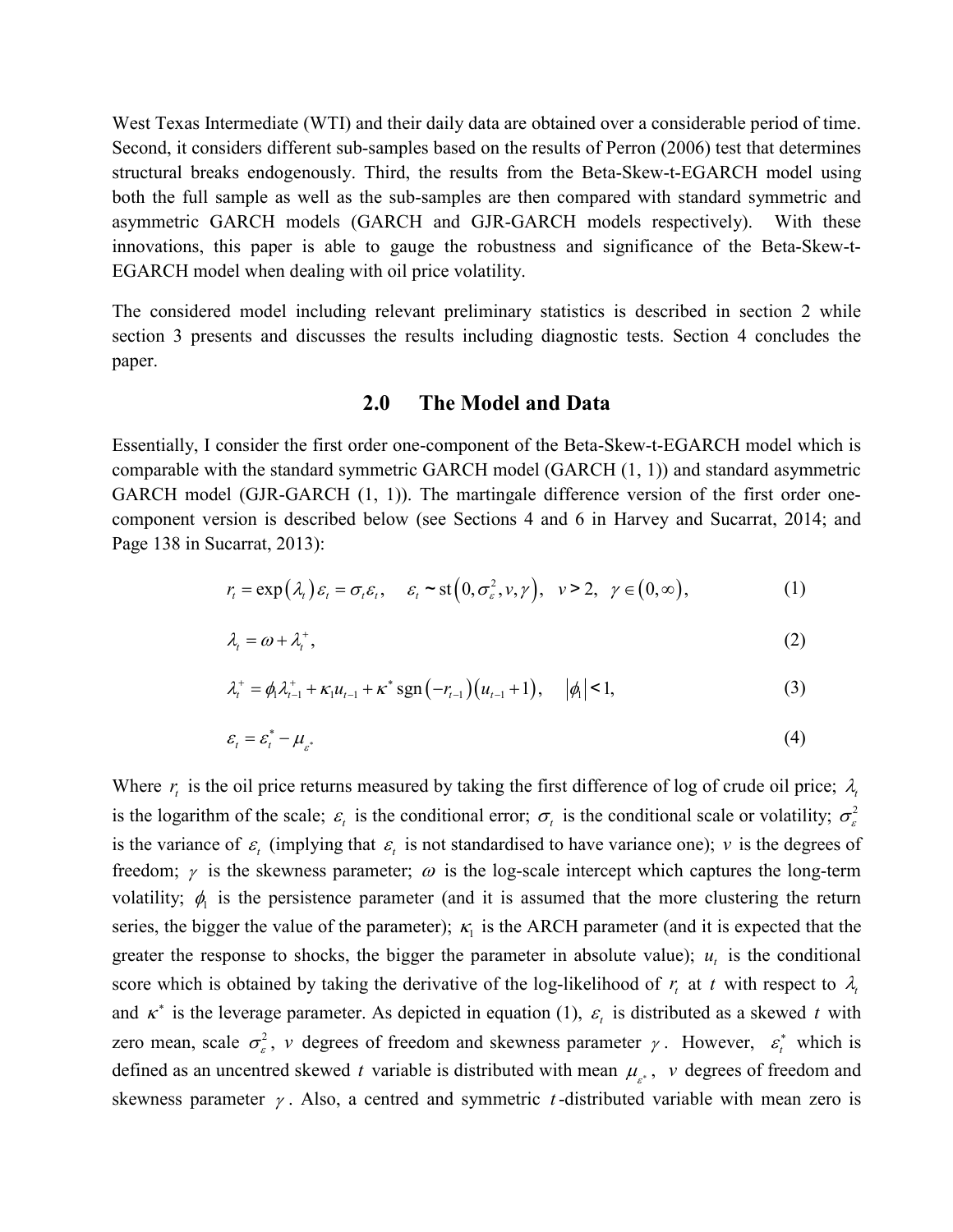obtained when  $\gamma = 1$ , in which  $\mu_{\gamma} = 0$ , whereas a left-skewed (right-skewed) *t*-variable is obtained when  $\gamma$ <1( $\gamma$ >1) (Sucarrat, 2013). To ensure stability in  $\lambda_t$ , the  $|\phi_t|$ <1 condition must hold.

Since the one-component Beta-Skew-t-EGARCH model is comparable with GJR-GARCH(1,1) and GARCH  $(1,1)$ , it does suffice to also specify the models and they are given respectively below:

$$
r_t = \sigma_t \varepsilon_t, \qquad \varepsilon_t \sim st(0, 1, v, \gamma), \qquad (5)
$$

$$
\sigma_t^2 = \omega + \phi_1 \sigma_{t-1}^2 + \kappa_1 r_{t-1}^2 + \kappa^* I(r_{t-1} < 0) r_{t-1}^2
$$
\n(6)

Equations (5) and (6) characterize the GJR-GARCH model and the parameters are as previously defined. Note that GARCH $(1.1)$  is obtained when  $\kappa^*$  is restricted to zero.

In all, I estimate 4 models based on different testable assumptions derived from the specifications above: (i) Model 1 is the standard GARCH model (which is the restricted GJR-GARCH model as leverage and skewness are restricted to zero); (ii) Model 2 is the GJR-GARCH model that allows for both leverage and skewness; (iii) Model 3 is the restricted Beta-Skew-t-EGARCH as leverage and skewness are restricted to zero; and (iv) Model 4 is the full Beta-Skew-t-EGARCH with both leverage and skewness. This arrangement presents a hierarchy of models, from simple to complex which facilitates the comparison of the models in the results tables.

Before the estimation of the models, I offer some preliminary statistics to strengthen the justification for the application of the Beta-Skew-t-EGARCH model. The statistical features evaluated are the skewness (for right or left tail), kurtosis (for fat or thin tail), Jarque-Bera (for normality), ARCH-LM tests (for heteroscedasticity or volatility), Ljung-Box test (for serial correlation or long memory) and other relevant statistics. Daily data on spot price of Brent and WTI covering the period June 01, 1987 to February 09, 2015 are sourced from US Energy Information Administration (EIA).<sup>2</sup> In all, about 7089 observations are used for the analysis and it is believed that the dataset is quite long enough to distil the historical behaviour of oil price. Table I below shows the computed summary statistics for the oil price returns. The skewness statistics show that the return series are negatively skewed (left-tailed). Also, the kurtosis statistics offer evidence of fat-tailedness of the return series implying that the series are heavier than normal. In addition, both series are non-normal based on the Jarque-Bera statistics, thus reinforcing the values of kurtosis and skewness which lie outside the acceptable range for a normally distributed series. The Ljung-Box test also confirms the presence of serial correlation in the return series likewise the ARCH-LM test indicates the presence of heteroscedasticity and therefore supporting the existence of time varying volatility (i.e. ARCH effects). There is also evidence of volatility clustering as shown in Figure 1; this further attests to the results of ARCH-LM test. Based on these statistical features, it does suffice to assume that the Beta-Skew-t-EGARCH model would offer insightful results. In the section that follows, the empirical results are presented and discussed.

<sup>&</sup>lt;sup>2</sup> Data is freely downloadable from US EIA website using the link: http://www.eia.gov/dnav/pet/pet\_pri\_spt\_s1\_d.htm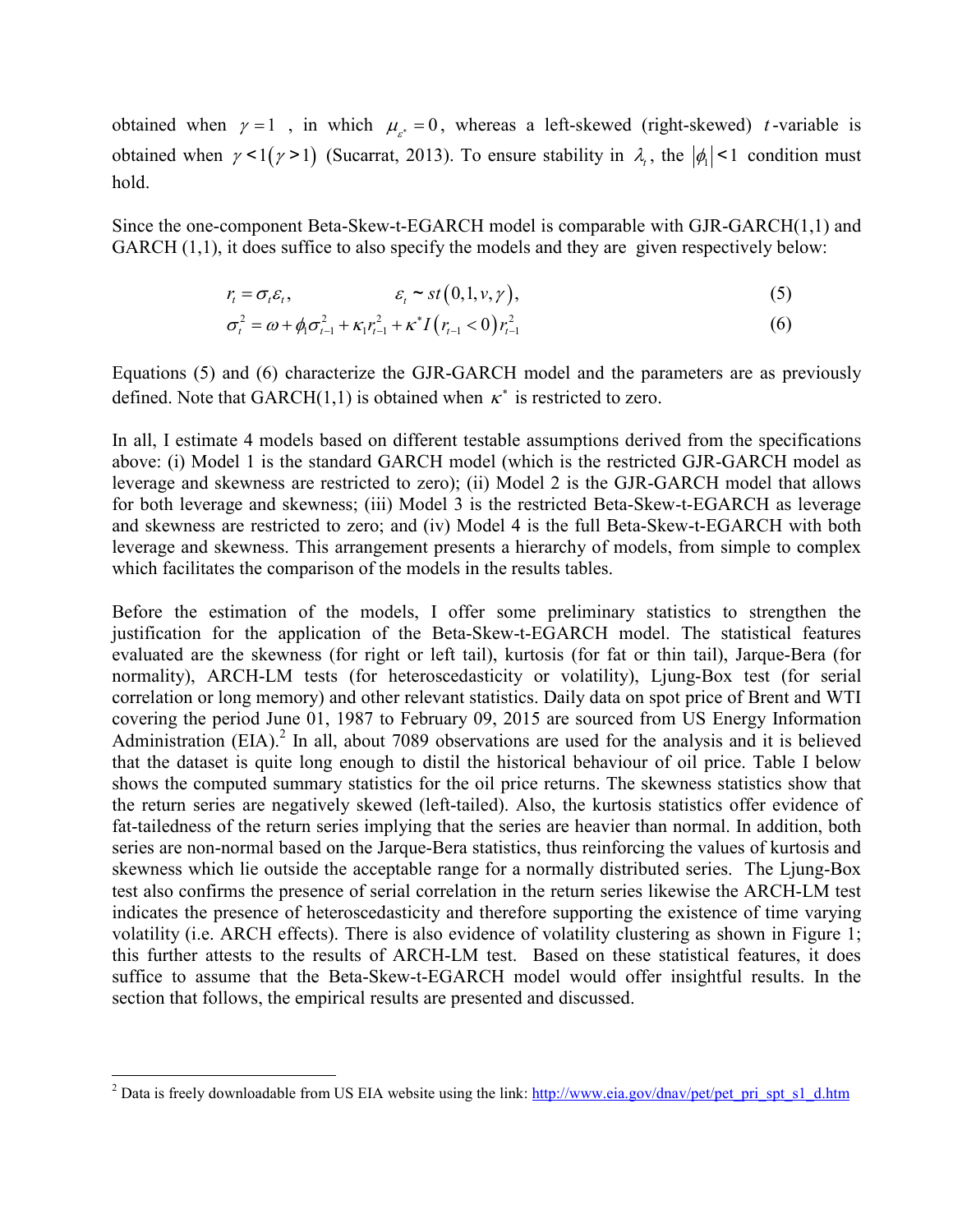| <b>Descriptive</b><br><b>Statistics</b> | <b>RBENT</b> | <b>RWTI</b> |  |  |  |  |  |  |  |  |
|-----------------------------------------|--------------|-------------|--|--|--|--|--|--|--|--|
|                                         |              |             |  |  |  |  |  |  |  |  |
| <b>Skewness</b>                         | $-0.660827$  | $-0.814625$ |  |  |  |  |  |  |  |  |
| Kurtosis                                | 18.38453     | 19.23487    |  |  |  |  |  |  |  |  |
| Jarque-Bera                             | 70406.51***  | 78614.13*** |  |  |  |  |  |  |  |  |
| Ljung-Box Q Stat. $(5)$                 | $13.03**$    | $24.78***$  |  |  |  |  |  |  |  |  |
| Ljung-Box Q Stat. $(10)$                | 28.97***     | $40.01***$  |  |  |  |  |  |  |  |  |
| ARCH-LM test (5)                        | $471.75***$  | $306.58***$ |  |  |  |  |  |  |  |  |
| ARCH-LM test (10)                       | $504.94***$  | $357.17***$ |  |  |  |  |  |  |  |  |
| No. of Observations                     | 7087         | 7087        |  |  |  |  |  |  |  |  |

**Table I: Descriptive Statistics** 

Note: RBENT and RWTI denote return series for Brent and WTI respectively. \*\*\*, \*\*, & \* represent 1%, 5% & 10% levels of statistical significance.



Figure 1: Trends in Oil prices and their returns



Table II contains the results for the four models using full sample. The table is partitioned into two: Panel A and Panel B for WTI returns and Brent returns respectively. We employ the Bayesian Information Criterion (BIC) and the Log-Likelihood (LogL) as model selection criteria. The model with the best fit is expected to have the lowest BIC and the highest LogL values. We also consider relevant post-estimation diagnostics namely the ARCH-LM test and the Ljung-Box (LB) test. The former test is used to test for the remaining ARCH effects in the model after estimation to know whether they are still significant or not and therefore, a non-rejection of the null hypothesis implies the absence of ARCH effects. The non-rejection is also an indication that the estimated volatility model is adequate in dealing with the ARCH effects. The LB test evaluates the adequacy of the dynamics captured in the model particularly in the mean equation of the volatility model and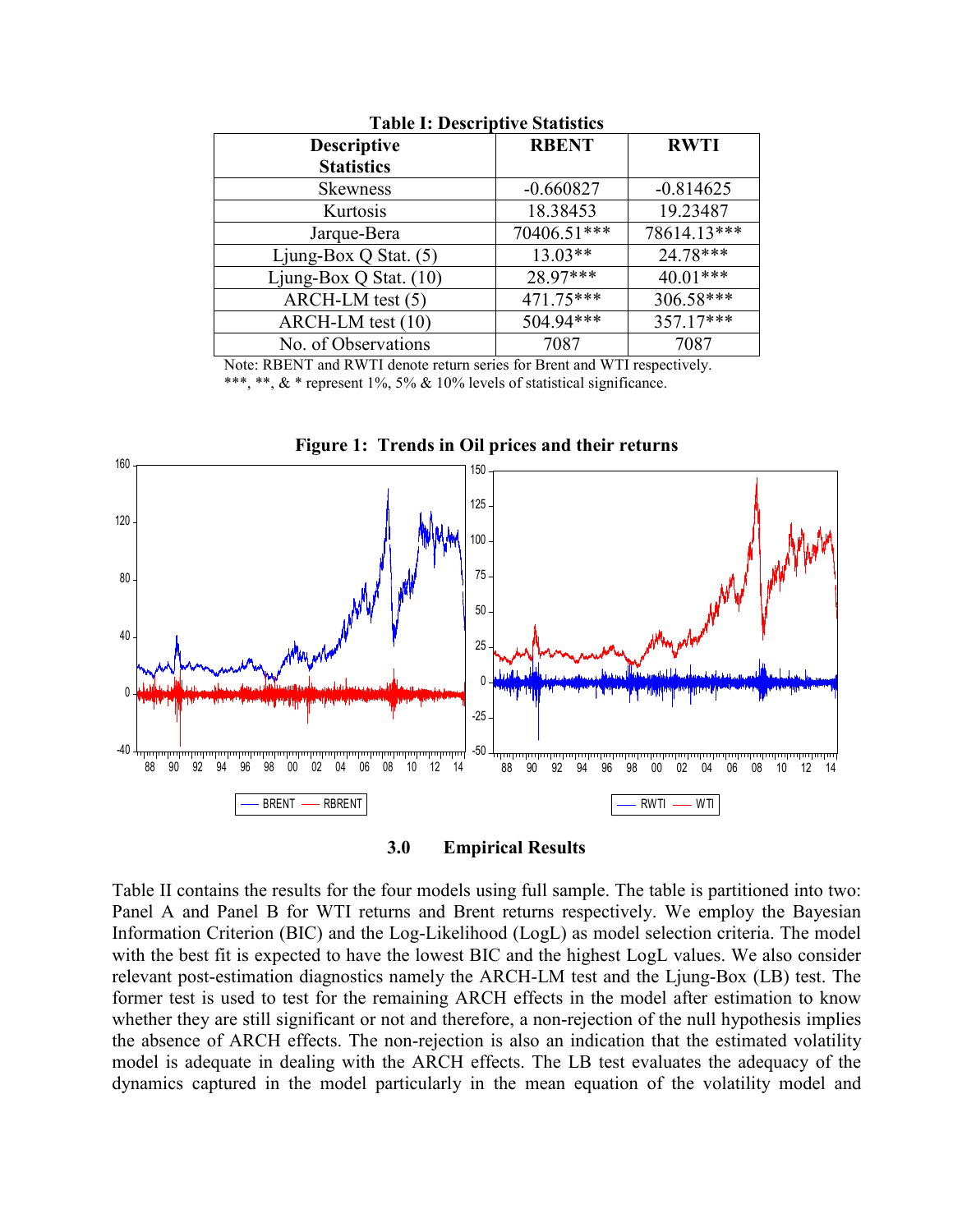therefore, a non-rejection of the null hypothesis implies the adequacy of the dynamics incorporated in the model; otherwise, the considered dynamics remain inadequate.

Looking at the overall results, the full Beta-Skew-t-EGARCH model that accounts for both asymmetry as well as skewness, out-performs all the other models for both oil return series judging by the Log-Likelihood and the Bayesian Information Criterion. In other words, the superior performance of this model is consistent across the two return series. Thus, for the full sample, accounting for asymmetry and skewness is important for modelling oil price volatility. This is in line with the descriptive statistics that support evidence of heavy tails and skewness in the return series. In essence, for a heavy-tailed and skewed oil price returns, the Beta-Skew-t-EGARCH model seems more appropriate than the Standard symmetric or asymmetric GARCH model. Also, parameter estimates for the two returns serie are consistent in terms of the sign, size and significance; thus, confirming the robustness of the estimates.

Turning to the estimates of the Beta-Skew-t-EGARCH model (see Table II), as expected, the conditional oil price returns are heavy tailed based on the positive and significant value of the degree of freedom parameter in the Skewed  $t$  which hovers around 6.0 on average. There is also evidence of significant negative skewness which is estimated to be 0.95 on average  $(\hat{\gamma} < 1)$ indicating that large negative returns impose a higher risk than large positive returns. The volatility in oil price returns also tends to persist when it is evident ( $\hat{\phi}_i$  is close to 1) and negative shocks seem to accentuate the volatility than positive shocks of the same magnitude ( $\hat{\kappa}^*$  is positive and significant).

I also consider subsamples based on the Perron (2006) unit root test that allows for the determination of structural break endogenously. Like the previous estimations, the oil price return series for both Brent and WTI are also utilized for the endogenous structural break test with unit root. The most significant break dates are presented in Table III. These dates coincide with the period of Iraqi/Kuwait conflict that impacted significantly on the supply of crude oil and by extension culminated into higher volatility in oil price (see also, Salisu and Fasanya, 2013). The dates also reflect the behaviour of the two oil price return series as the most notable spikes are recorded in 1991 (see Figure 1). Consequently, two subsamples are formed (i.e. pre- and post-break sub-periods for each of the series). On the basis of these subsamples, I re-estimate the four models and the results obtained are presented in tables IV and V for WTI and Brent returns respectively. The analyses are restricted to the break for the Gulf war in order to more carefully evaluate the performance of the Beta-Skew-t-EGARCH model in the presence of structural breaks.

Some interesting and striking features are discernible from the results. First, like the full sample results, the full Beta-Skew-t-EGARCH model is the preferred model for the two oil price returns as it gives the best fit judging by the same model selection criteria  $-$  the log-likelihood and the Bayesian Information Criterion. Thus, our results are robust to structural breaks. Second, there may be problem of under-fitting when oil price returns that exhibit significant leverage effect, heavy tails and skewness are modelled with the restricted Beta-Skew-t-EGARCH model or the restricted GARCH model. Even with the GJR-GARCH model with leverage effect and skewness, the Beta-Skew-t-EGARCH appears to increase the log-likelihood and lower the BIC than the former model. Third, other estimates such as the volatility persistence, degree of freedom and skewness parameters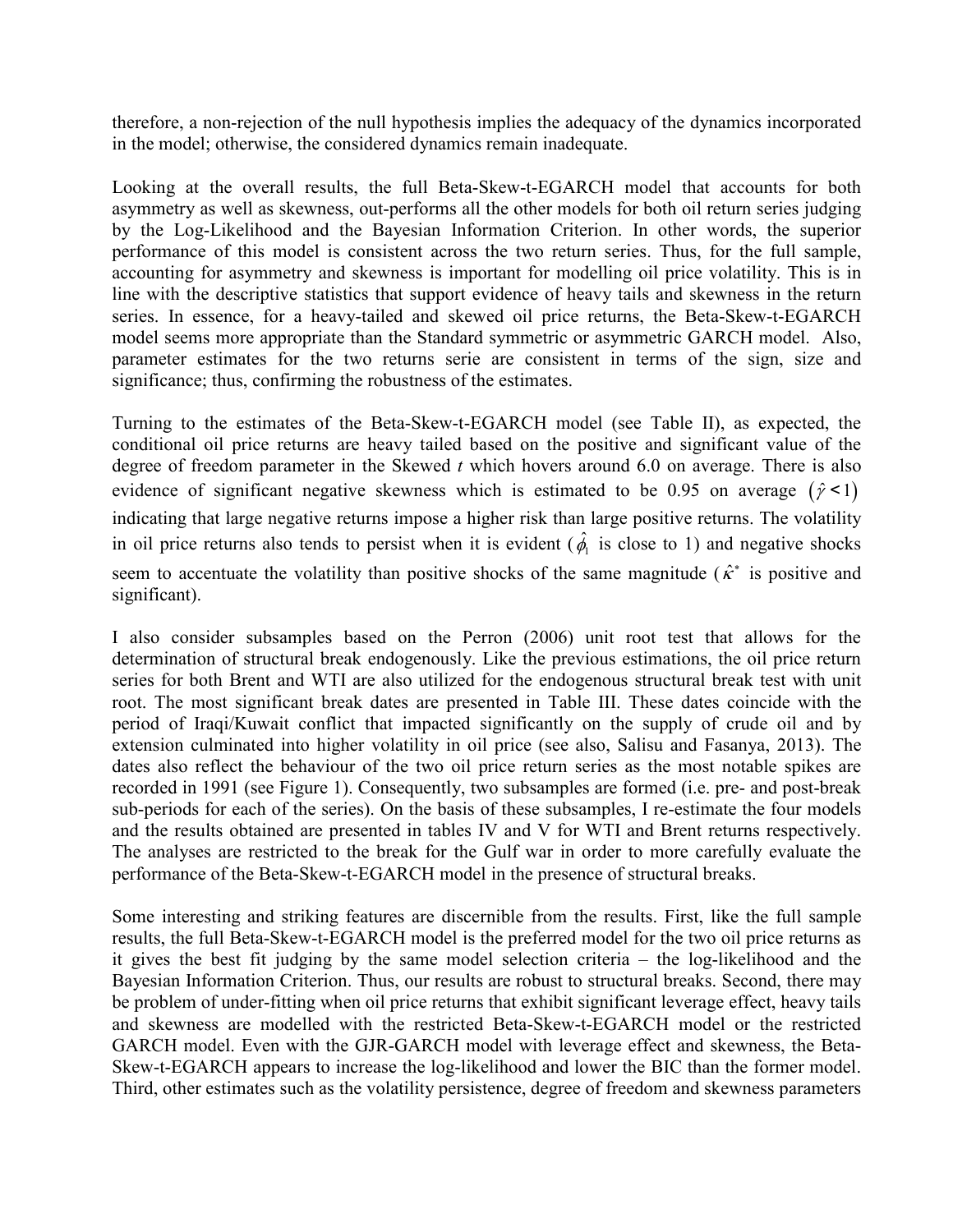are consistent with the results of the full sample. Finally, the diagnostics for the two return series suggest the non-existence of any ARCH effects after modelling with the GARCH-type models. More noticeably, the diagnostic results for the Brent improved when the structural break is accounted for. However, additional dynamics may be required for Brent returns when modelling the series in future. On the whole, the choice of Beta-Skew-t-EGARCH for modelling oil price returns remains superior with and without structural break. However, some modifications may be required based on the results of the diagnostics. Some of the additional modifications may include accounting for structural breaks and extending the mean equation to include more dynamics such as the autoregressive moving average process (ARMA) among others.

In addition to the result tables, the performance of the various models is also evaluated by plotting the fitted values for the conditional standard deviations of these models with the absolute returns. Figures 2 and 3 reveal how these models are able to track the absolute returns of the oil price proxies. As evident in the figures, all the models reasonably track the oil price return series. However, although not clearly visible to the eye, a closer examination of the fitted values suggests that the Beta-Skew-t-EGARCH models better track the return series than other variants. Instructively, the most notable spike in the figures coincides with the break date earlier reported. This is a good cross-check on the reliability of the test conducted to determine the presence of structural breaks endogenously in oil price returns. Thus, the selected break date in this paper is consistent with the statistical behaviour of the return series.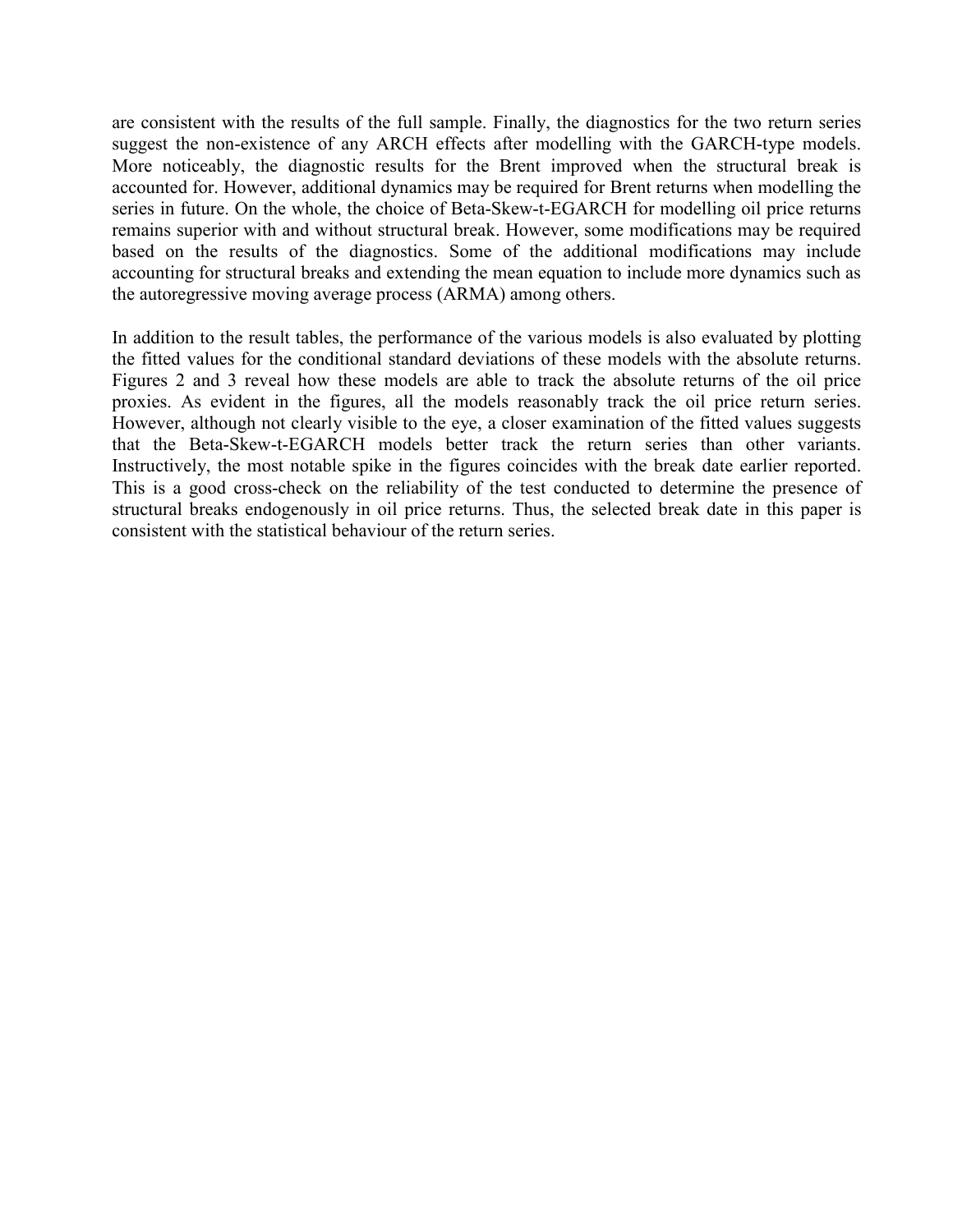|  | Table II: Beta-Skew-t-EGARCH, GJR-GARCH and GARCH specifications fitted to Oil price returns |  |  |
|--|----------------------------------------------------------------------------------------------|--|--|
|  | (Full Sample: June 01, 1987 to February 09, 2015)                                            |  |  |

| Panel A: WTI Returns   |                   |            |                  |                  |                       |             |          |            |             |            |           |           |
|------------------------|-------------------|------------|------------------|------------------|-----------------------|-------------|----------|------------|-------------|------------|-----------|-----------|
|                        | $\hat{\omega}$    | $\phi_1$   | $\hat{\kappa}_1$ | $\hat{\kappa}^*$ | $\hat{\nu}$           | $\hat{\nu}$ |          |            | LB(10)      | LB(20)     | ARCH(10)  | ARCH(20)  |
| Model                  | ser               | ser        | [ser]            | [ser]            | $\lceil$ ser $\rceil$ | ser         | LogL     | <b>BIC</b> | [p value]   | [p value]  | [p value] | [p value] |
| Standard               | $5.04*10^{-6***}$ | $0.930***$ | $0.062***$       |                  | $5.763***$            |             | 17534.73 | $-4.943$   | 8.887       | 17.633     | 0.308     | 0.561     |
| <b>GARCH</b>           | [0.000]           | [0.006]    | [0.006]          |                  | [0.379]               |             |          |            | [0.543]     | [0.612]    | [1.000]   | [1.000]   |
| <b>GJR-GARCH</b>       | 4.98*10           | $0.933***$ | $0.062***$       | 0.048            | $5.766***$            | $0.934***$  | 17545.22 | $-4.944$   | 8.960       | 17.811     | 0.279     | 0.500     |
|                        | $6***$            | [0.007]    | [0.006]          | [0.040]          | [0.380]               | [0.014]     |          |            | [0.536]     | [0.600]    | [1.000]   | [1.000]   |
|                        | [0.000]           |            |                  |                  |                       |             |          |            |             |            |           |           |
| Restricted             | $-4.085***$       | $0.991***$ | $0.040***$       | $\sim$           | $6.053***$            | $\sim$      | 17551.37 | $-4.948$   | 9.873       | 18.312     | 1.499     | 1.620     |
| Beta-Skew-t-           | [0.067]           | [0.002]    | [0.004]          |                  | [0.400]               |             |          |            | [0.452]     | [0.567]    | [0.999]   | $[1.000]$ |
| <b>EGARCH</b>          |                   |            |                  |                  |                       |             |          |            |             |            |           |           |
| Full Beta-             | $-4.056***$       | $0.991***$ | $0.038***$       | $0.009***$       | 5.999***              | $0.931***$  | 17566.55 | $-4.950$   | 10.657      | 18.987     | 1.125     | 1.213     |
| Skew-t-                | [0.067]           | [0.002]    | [0.004]          | [0.002]          | [0.394]               | [0.014]     |          |            | [0.385]     | [0.523]    | [1.000]   | $[1.000]$ |
| <b>EGARCH</b>          |                   |            |                  |                  |                       |             |          |            |             |            |           |           |
| Panel B: Brent Returns |                   |            |                  |                  |                       |             |          |            |             |            |           |           |
| Standard               | $3.03*10^{6***}$  | $0.935***$ | $0.061***$       |                  | 5.984***              |             | 17976.34 | $-5.068$   | 24.656***   | 40.334***  | 21.095**  | 22.036    |
| <b>GARCH</b>           | [0.000]           | [0.006]    | [0.006]          |                  | [0.419]               |             |          |            | [0.006]     | [0.005]    | [0.020]   | [0.339]   |
| <b>GJR-GARCH</b>       | $2.90*10^{-7}$    | $0.936***$ | 0.060            | $0.071**$        | $6.021***$            | 0.953       | 17893.65 | $-5.068$   | $24.655***$ | 40.264***  | 27.421*** | 28.646*   |
|                        | $6***$            | [0.006]    | [0.006]          | [0.036]          | [0.424]               | [0.015]     |          |            | [0.006]     | [0.005]    | [0.002]   | [0.095]   |
|                        | [0.000]           |            |                  |                  |                       |             |          |            |             |            |           |           |
| Restricted             | $-4.156$ ***      | $0.992***$ | $0.037***$       |                  | $6.297***$            |             | 17984.81 | $-5.070$   | 24.052***   | 41.0235*** | 30.115*** | 30.560*   |
| Beta-Skew-t-           | [0.071]           | [0.002]    | [0.004]          |                  | [0.449]               |             |          |            | [0.007]     | [0.004]    | [0.001]   | [0.061]   |
| <b>EGARCH</b>          |                   |            |                  |                  |                       |             |          |            |             |            |           |           |
| Full Beta-             | $-4.136***$       | $0.992***$ | $0.036***$       | $0.007***$       | $6.307***$            | $0.954***$  | 17994.17 | $-5.071$   | 24.188***   | 40.9595*** | 43.319*** | 44.058*** |
| Skew-t-                | [0.072]           | [0.002]    | [0.004]          | [0.002]          | [0.449]               | [0.014]     |          |            | [0.007]     | [0.004]    | [0.000]   | $[0.001]$ |
| <b>EGARCH</b>          |                   |            |                  |                  |                       |             |          |            |             |            |           |           |

Notes: ser is the standard error and p value is the probability value. \*\*\*, \*\* and \* denote 1%, 5% and 10% levels of statistical significance. The models have been previously defined. BIC is the Bayesian Information Criterion computed as  $BIC = 2 * ln(L) + kln(T)$ . T = sample size/number of observations; k = the number of free parameters to be estimated; L = the maximized value of the likelihood. LogL is the Log Likelihood. ARCH (LM test) and LB (Ljung-Box test) are the post-estimation tests for ARCH effects and serial correlation.

Table III: Perron (2006) Test

| <b>Series</b>     | WTI Returns  | <b>Brent Returns</b> |
|-------------------|--------------|----------------------|
| <b>Break Date</b> | Jan 14, 1991 | Jan 14, 1991         |
| No. of Obs        | 7088         | 7088                 |

Table IV: Beta-Skew-t-EGARCH, GJR-GARCH and GARCH specifications fitted to WTI Returns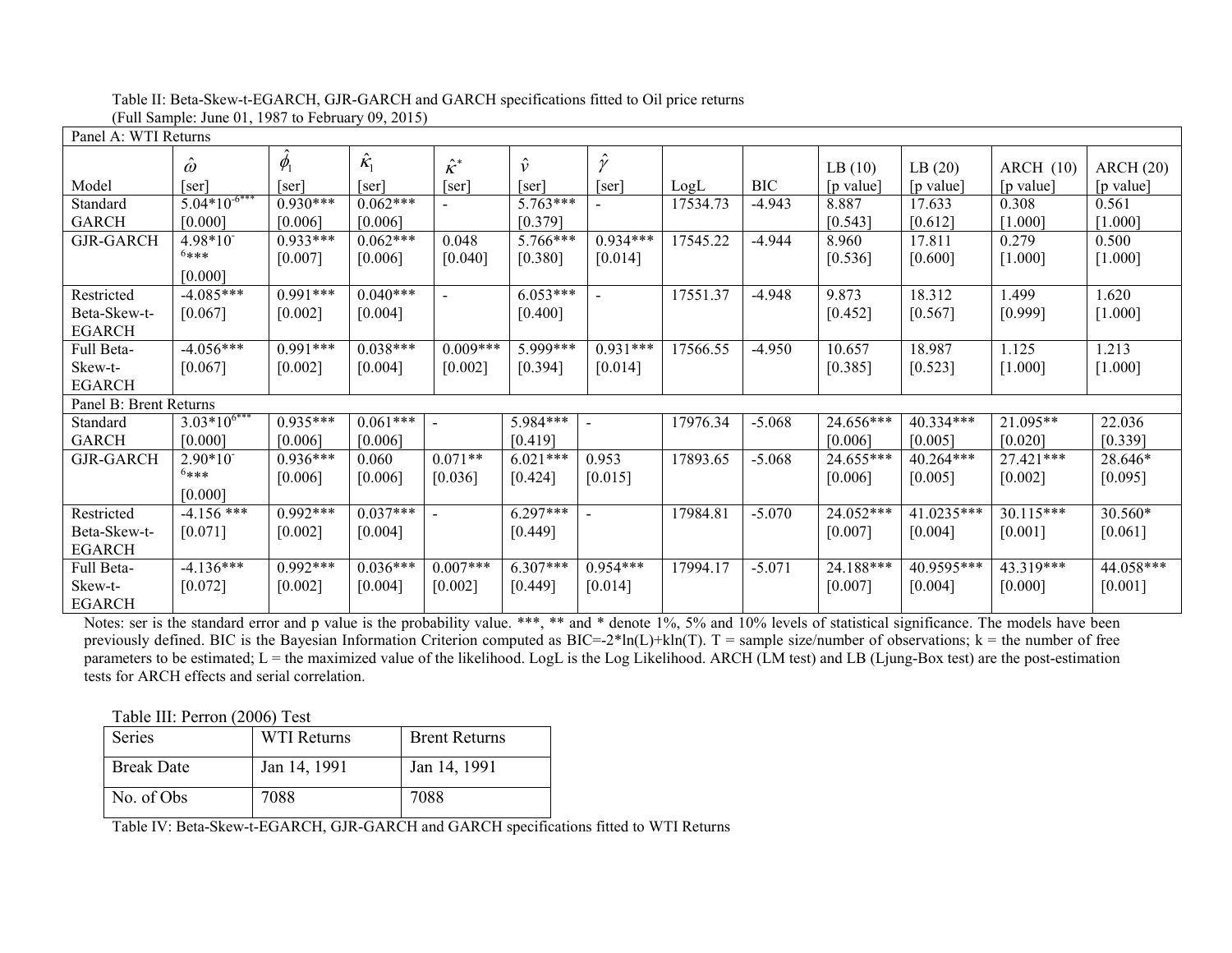| Panel A: Post-Break (Jan 16, 1991 - Feb 09, 2015) |                                |                      |                                |                           |                                |                      |          |            |                     |                     |                       |                       |
|---------------------------------------------------|--------------------------------|----------------------|--------------------------------|---------------------------|--------------------------------|----------------------|----------|------------|---------------------|---------------------|-----------------------|-----------------------|
| Model                                             | $\ddot{\omega}$<br>[ser]       | $\psi_1$<br>[ser]    | $\hat{\mathcal{K}}_1$<br>ser   | $\hat{\kappa}^*$<br>[ser] | $\hat{\nu}$<br> ser            | [ser]                | LogL     | <b>BIC</b> | LB(10)<br>[p value] | LB(20)<br>[p value] | ARCH(10)<br>[p value] | ARCH(20)<br>[p value] |
| Standard<br><b>GARCH</b>                          | $4.25*10$<br>$6***$<br>[0.000] | $0.938**$<br>[0.006] | $0.054**$<br>$\ast$<br>[0.005] |                           | 5.932**<br>[0.416]             |                      | 15328.54 | $-4.978$   | 4.472<br>[0.924]    | 13.344<br>[0.862]   | 2.810<br>[0.986]      | 4.124<br>[1.000]      |
| <b>GJR-GARCH</b>                                  | $4.2410^{-6***}$<br>[0.000]    | $0.938**$<br>[0.006] | $0.053**$<br>[0.005]           | 0.080<br>[0.045]          | $5.973**$<br>$\ast$<br>[0.423] | $0.929**$<br>[0.015] | 15339.58 | $-4.978$   | 4.591<br>[0.917]    | 13.899<br>[0.836]   | 2.480<br>[0.991]      | 3.665<br>$[1.000]$    |
| Restricted<br>Beta-Skew-t-<br><b>EGARCH</b>       | $-3.332***$<br>[0.470]         | $0.998**$<br>[0.002] | $0.036**$<br>[0.003]           |                           | $6.168**$<br>[0.440]           |                      | 15332.02 | $-4.979$   | 4.183<br>[0.939]    | 14.653<br>[0.796]   | $20.157**$<br>[0.028] | 20.827<br>[0.407]     |
| Full Beta-<br>Skew-t-<br><b>EGARCH</b>            | $-3.876***$<br>[0.123]         | $0.994**$<br>[0.002] | $0.033**$<br>$\ast$<br>[0.003] | $0.013**$<br>[0.002]      | $6.167**$<br>$\ast$<br>[0.438] | $0.918**$<br>[0.016] | 15354.57 | $-4.983$   | 6.843<br>[0.740]    | 17.071<br>[0.648]   | 14.414<br>[0.155]     | 14.845<br>$[0.785]$   |

Notes: See Table II

Table V: Beta-Skew-t-EGARCH, GJR-GARCH and GARCH specifications fitted to Brent Returns

| Panel B: Post-Break (Jan 16, 1991 - Feb 09, 2015) |                 |            |                  |                          |            |            |          |            |            |           |           |           |
|---------------------------------------------------|-----------------|------------|------------------|--------------------------|------------|------------|----------|------------|------------|-----------|-----------|-----------|
|                                                   | $\ddot{\omega}$ | $\psi_1$   | $\hat{\kappa}_1$ | $\hat{\kappa}^*$         |            |            |          |            | LB(10)     | LB(20)    | ARCH(10)  | ARCH(20)  |
| Model                                             | ser             | [ser]      | [ser]            | ser                      | ser        | ser        | LogL     | <b>BIC</b> | [p value]  | [p value] | [p value] | [p value] |
| Standard                                          | $1.97*10^{-7}$  | $0.951***$ | $0.046***$       |                          | $6.480***$ |            | 15673.18 | $-5.090$   | 18.215*    | 30.448*   | 12.687    | 13.092    |
| <b>GARCH</b>                                      | $6***$          | [0.005]    | [0.005]          |                          | [0.497]    |            |          |            | [0.051]    | [0.063]   | [0.242]   | $[0.873]$ |
|                                                   | [0.000]         |            |                  |                          |            |            |          |            |            |           |           |           |
| <b>GJR-GARCH</b>                                  | $1.78*10^{-7}$  | $0.952***$ | $0.044***$       | $0.088*$                 | $6.581***$ | $0.944***$ | 15681.24 | $-5.089$   | $17.912*$  | $30.141*$ | 15.692    | 16.164    |
|                                                   | $6***$          | [0.005]    | [0.005]          | [0.044]                  | [0.514]    | [0.016]    |          |            | [0.056]    | [0.068]   | [0.109]   | [0.706]   |
|                                                   | [0.000]         |            |                  |                          |            |            |          |            |            |           |           |           |
| <b>Restricted Beta-</b>                           | $-3.980***$     | $0.995***$ | $0.029***$       | $\overline{\phantom{a}}$ | $6.790***$ |            | 15678.67 | $-5.091$   | $21.664**$ | 34.665**  | 10.968    | 11.312    |
| Skew-t-                                           | [0.121]         | [0.002]    | [0.003]          |                          | [0.536]    |            |          |            | [0.017]    | [0.022]   | [0.360]   | $[0.938]$ |
| EGARCH                                            |                 |            |                  |                          |            |            |          |            |            |           |           |           |
| Full Beta-                                        | $-3.878***$     | $0.997***$ | $0.026***$       | $0.009***$               | $6.919***$ | $0.936***$ | 15694.44 | $-5.094$   | $20.028**$ | 32.836**  | 13.152    | 13.403    |
| Skew-t-                                           | [0.163]         | [0.002]    | [0.003]          | [0.002]                  | [0.554]    | [0.016]    |          |            | [0.029]    | [0.035]   | [0.215]   | $[0.859]$ |
| <b>EGARCH</b>                                     |                 |            |                  |                          |            |            |          |            |            |           |           |           |

Notes: See Table II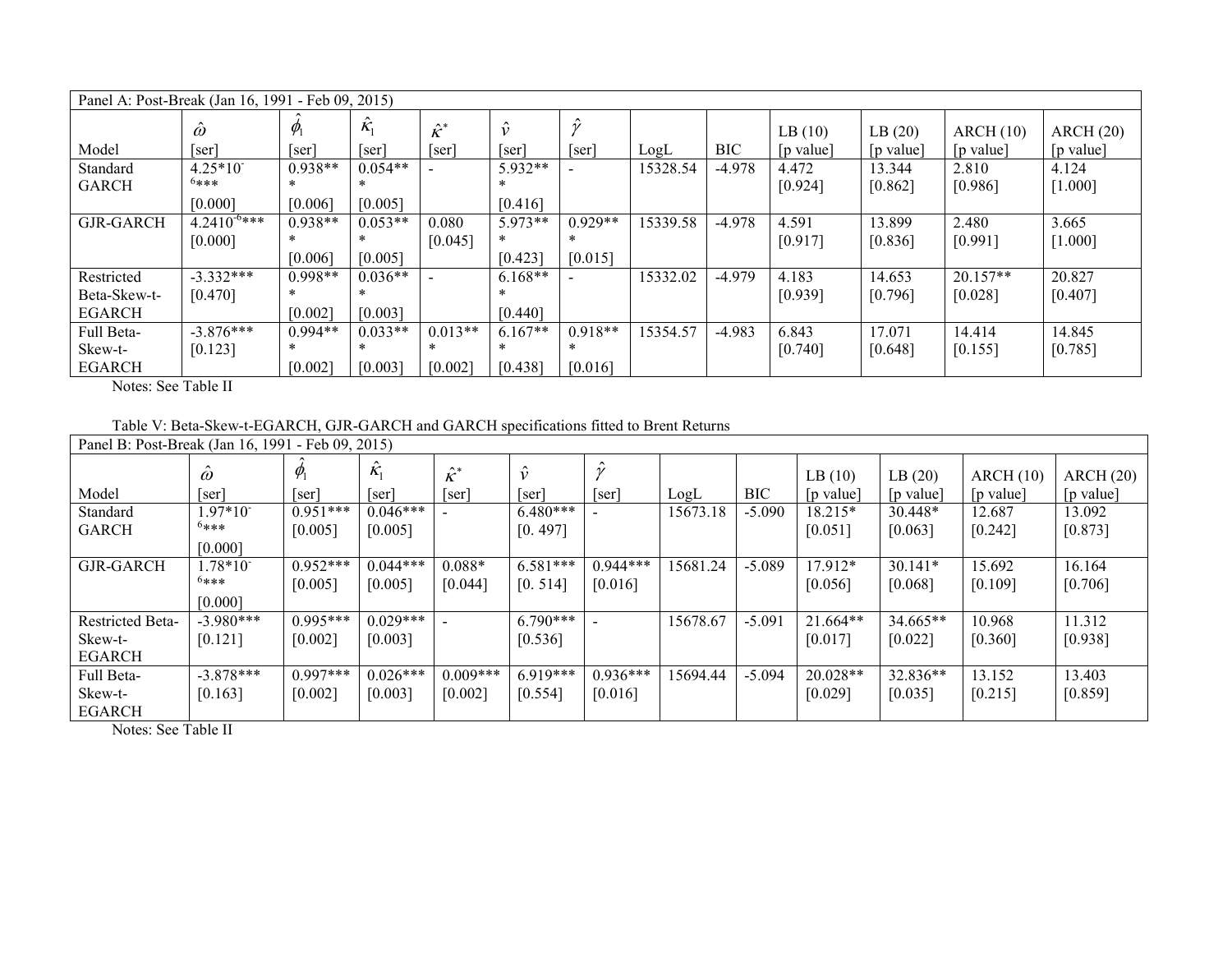Figure 2: Oil price returns (WTI) with Beta-Skew-t-EGARCH and GARCH filters



Figure 3: Oil price returns (Brent) with Beta-Skew-t-EGARCH and GARCH filters